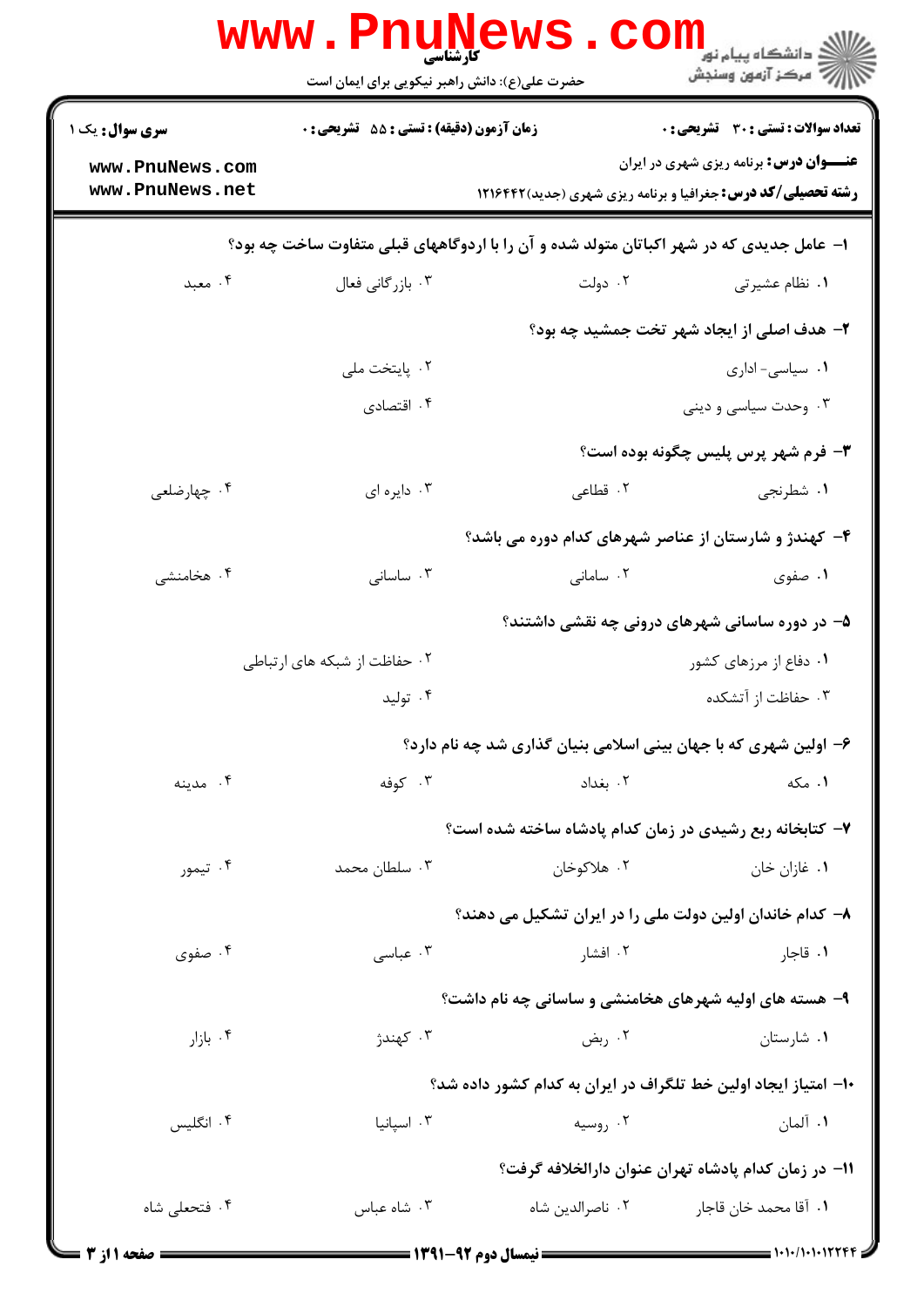|                                                                                               | حضرت علی(ع): دانش راهبر نیکویی برای ایمان است    | www.Pnunews.co    | ر دانشڪاه پيام نور <mark>−</mark><br>ا∛ مرکز آزمون وسنڊش                                                              |  |  |
|-----------------------------------------------------------------------------------------------|--------------------------------------------------|-------------------|-----------------------------------------------------------------------------------------------------------------------|--|--|
| <b>سری سوال : ۱ یک</b>                                                                        | <b>زمان آزمون (دقیقه) : تستی : 55 تشریحی : 0</b> |                   | <b>تعداد سوالات : تستی : 30 ٪ تشریحی : 0</b>                                                                          |  |  |
| www.PnuNews.com<br>www.PnuNews.net                                                            |                                                  |                   | <b>عنــــوان درس:</b> برنامه ریزی شهری در ایران<br><b>رشته تحصیلی/کد درس:</b> جغرافیا و برنامه ریزی شهری (جدید)۱۲۱۶۴۲ |  |  |
|                                                                                               |                                                  |                   | ۱۲- قانون ثبت اسناد در چه تاریخی به تصویب رسید و مالکیت بر زمین قانونی گردید؟                                         |  |  |
| 141.7                                                                                         | 14.9.7                                           | $14.0 \cdot 17$   | $15.9 - 1$                                                                                                            |  |  |
| ۱۳- نقشه جدید شهر تهران که در سال ۱۳۱۶ تهیه شد با کدام جنبش معماری و شهرسازی مطابقت داشت؟     |                                                  |                   |                                                                                                                       |  |  |
| ۰۴ مدرک بین المللی                                                                            | ۰۳ سوسیالیستی                                    | ۰۲ پست مدرنیسم    | ۰۱ باغشهرها                                                                                                           |  |  |
| ۱۴– طی فاصله سالهای ۱۳۲۰ تا ۱۳۲۴ کدام عامل سبب مهاجرت شدید ساکنان شهرهای کوچک به تهران گردید؟ |                                                  |                   |                                                                                                                       |  |  |
|                                                                                               | ۰۲ رشد صنایع در شهر تهران                        |                   | ٠١. اصلاحات ارضى                                                                                                      |  |  |
|                                                                                               | ۰۴ بکارگیری درآمدهای نفتی در شهر تهران           |                   | ۰۳ رکود و ناامنی                                                                                                      |  |  |
|                                                                                               |                                                  |                   | ۱۵– آولین دروازه های چهارگانه تهران در زمان کدام پادشاه ساخته شدند؟                                                   |  |  |
| ۰۴ محمدخان قاجار                                                                              | ۰۳ قوام الدوله                                   | ۰۲ شاه عباس       | ٠١. شاه طهماسب اول                                                                                                    |  |  |
| ۱۶- انقلاب سفید شاه در سال ۱۳۴۱ برای تحقق چه وضعیتی حرکت کرد؟                                 |                                                  |                   |                                                                                                                       |  |  |
|                                                                                               | ۰۲ تحقق توسعه پایدار کشور                        |                   | ۰۱ منطق توسعه برون زا                                                                                                 |  |  |
|                                                                                               | ۰۴ تحقق توسعه فرهنگی                             |                   | ۰۳ برنامه ریزی مدون در کشور                                                                                           |  |  |
|                                                                                               |                                                  |                   | ۱۷– از جمله اقدامات مهم دومین برنامه عمرانی هفت ساله کشور(۴۱– ۱۳۳۴) به حساب می آید؟                                   |  |  |
|                                                                                               | ۰۲ تصویب قوانین شهری و اجرای آنها                |                   | ۰۱ حل مشکل حاشیه نشینی در شهرهای بزرگ                                                                                 |  |  |
| ۰۴ تهیه طرح جامع برای پاره ای از شهرهای مهم کشور<br>۰۳ ایجاد قطبهای توسعه صنعتی در کشور       |                                                  |                   |                                                                                                                       |  |  |
|                                                                                               |                                                  |                   | ۱۸– کدام یک از طرحها با توجه به ضوابط کلی طرحهای جامع شهری تهیه می شود؟                                               |  |  |
| ۰۴ طرح جامع                                                                                   | ۰۳ طرح ساماندهی                                  | ۰۲ طرح هادی       | ۰۱ طرح تفضیلی                                                                                                         |  |  |
|                                                                                               |                                                  |                   | ۱۹- تئوری ایجاد نوشهرها اولین بار در کدام کشور زیر مطرح شد؟                                                           |  |  |
| ۰۴ لهستان                                                                                     | ۰۳ فرانسه                                        | ۰۲ انگلستان       | ۰۱ آمریکا                                                                                                             |  |  |
|                                                                                               |                                                  |                   | ۲۰- انگیزه ایجاد شهرهای جدید در چارچوب سیاستهای کدام طرح زیر معنا می یابد؟                                            |  |  |
| ۰۴ طرح منطقه ای                                                                               | ۰۳ طرح أمايش سرزمين                              | ۰۲ طرح آماده سازی | ۰۱ طرح نوسازی                                                                                                         |  |  |
|                                                                                               |                                                  |                   | <b>۲۱</b> - شورای شهرسازی و معماری ایران در چه سالی تاسیس شد؟                                                         |  |  |
| $140 \cdot 19$                                                                                | 1401.7                                           | $1400 - 5$        | 1401.1                                                                                                                |  |  |
|                                                                                               |                                                  |                   |                                                                                                                       |  |  |